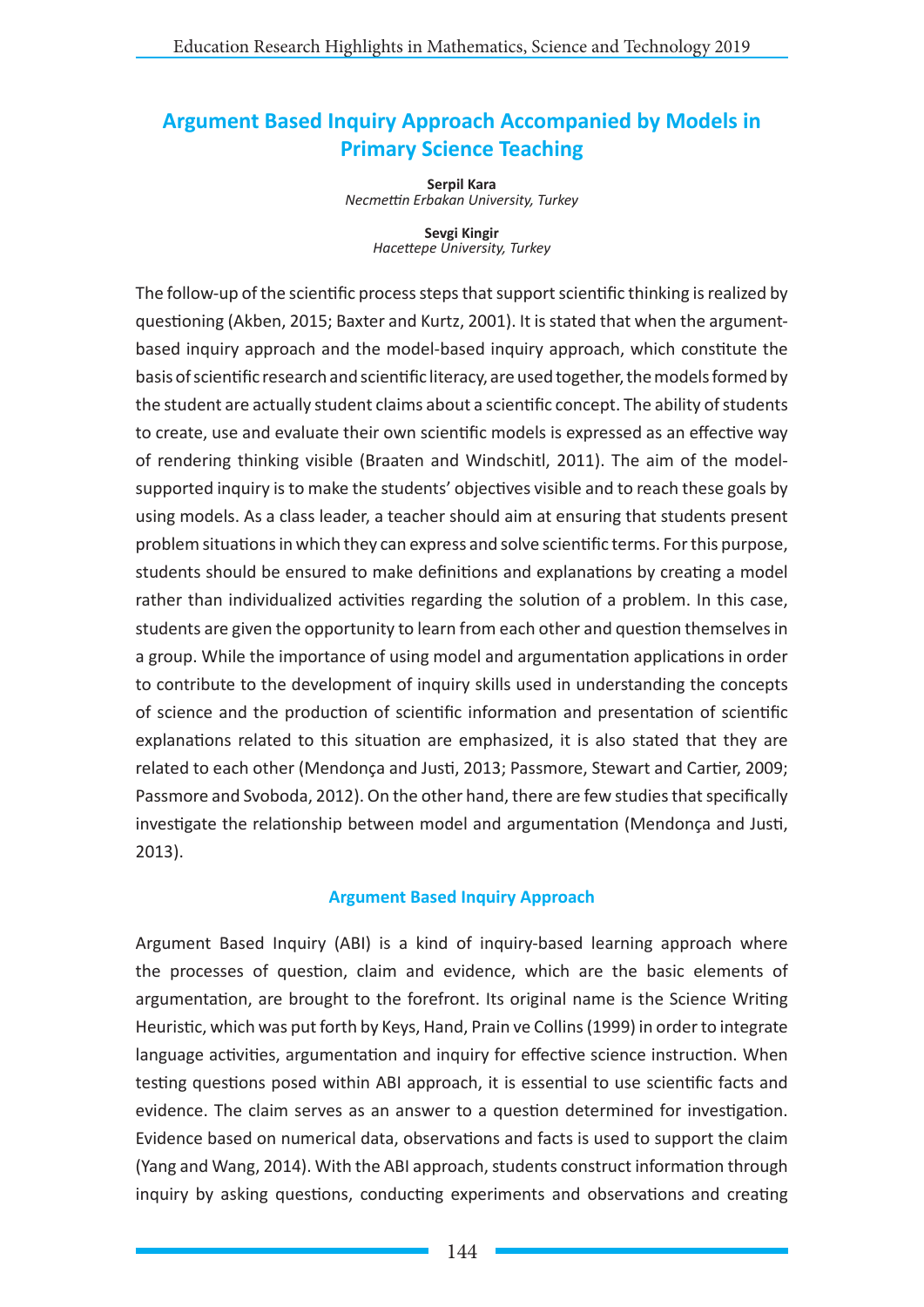claims and evidence. Additionally, it provides students with opportunities to define scientific events, organize and observe scientific concepts and to be able to explain the relations between events (Yang and Wang, 2014). In this context, the ABI approach includes two templates for teachers and students (Keys et al., 1999). The template recommended for teachers (See Table 1) is intended to be a guide that enables teachers to take into account the basic criteria of the ABI approach when preparing lesson plans. Student template (See Table 2) provides a framework for students to follow up both the inquiry activities within a scheme and to write research reports as a result of the activity.

### Table 1. ABI Teacher Template

- 1. Revealing preliminary information through a concept map individually or as a group
- 2. Pre-laboratory activities where informal writing, observation, brainstorming and questioning techniques are used.
- 3. Participation in laboratory activities
- 4. I. Negotiation phase Conducting personal writing events in laboratory activities (e.g. diary writing)
- 5. II. Negotiation phase Sharing and comparing interpretations of data obtained from observations in small groups (e.g. drafting as a group)
- 6. III. Negotiation phase Comparison of ideas with books or other sources (for example, taking group notes to answer initial questions)
- 7. IV. Negotiation phase Conducting individual reflection and writing activities (for example, preparing presentations such as reports or posters for informants)
- 8. Finding out what is learned at the end of teaching through concept map

### Table 2. ABI Student Template

- 1. Initial thoughts What are my questions?
- 2. Tests What did I do?
- 3. Observations- What did I see?
- 4. Claims- What can I claim?
- 5. Evidence How did I understand? Why do I make these claims?
- 6. Reading How do my thoughts compare to other thoughts?
- 7. Reflection- How have my thoughts changed?

Literacy activities in science subjects are proposed as a tool for improving students' scientific literacy (NRC, 1996). Many studies have emphasized that the template used for students helps students to improve meaningful learning (Hand, Wallance and Yang, 2004; Hohenshell and Hand, 2006; Keys et al., 1999). Students stated that they had difficulty in writing tasks rather than reading tasks due to lack of writing skills (McNeill, 2011). Therefore, the importance of having a template for full writing tasks is emphasized (Yang and Wang, 2014). A structured writing template improves students' argumentation skills better (Jang and Hand, 2017) and it provides a heuristic template to guide students' reasoning and scientific inquiry activities (Hand, 2008). Its most important difference from other inquiry-based learning approaches is that it provides peer negotiation while justifying scientific explanations. Learning by understanding is of great importance in the construction of knowledge. Negotiation is defined as the interaction between the students' own knowledge and their peers' knowledge; it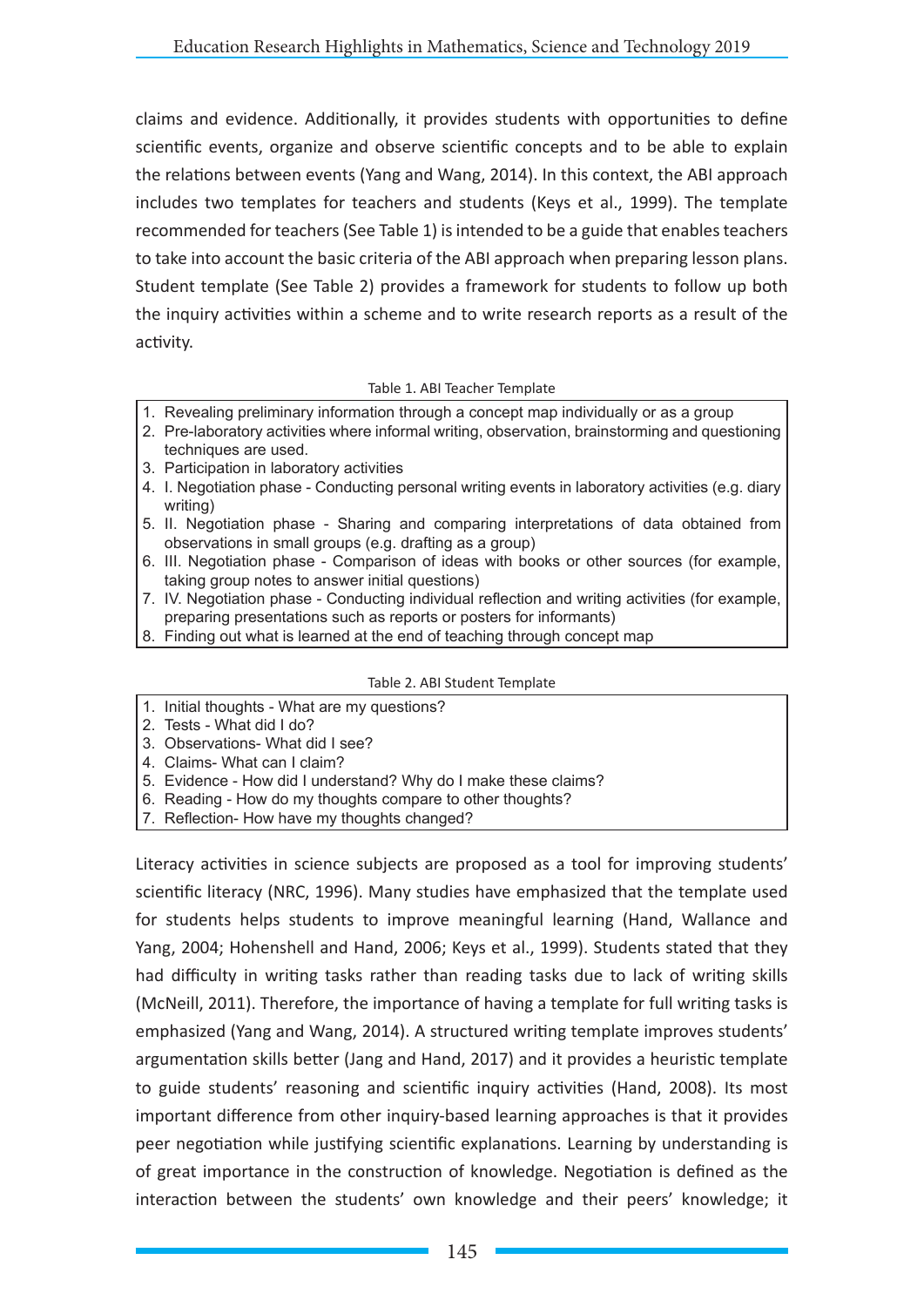supports meaningful learning and increases the knowledge retention (Keys et al., 1999; Norton-Meier, Hand, Hockenberry & Wise, 2008). Students' acquisition of scientific knowledge is one of the main objectives of science education.

In the ABI approach, which is a student-centered approach, at the beginning of the implementation process, the teacher should first design different activities that can reveal the students' prior knowledge. The rules that can increase the interaction in the classroom should be reminded and should be guiding the students toward listening to and understanding each other. Students should be helped in issues such as producing qualified questions on which they can conduct research within the scope of the implementation and the provision of materials that they want to use in order to find answers to the questions they produce. The course should support individual or group work that enables all students to be active. The teacher should be a guide, be able to test whether students understand or not and should encourage each student to present his/her opinion instead of giving the correct answer to the questions asked by the students (Keys et al., 1999).

In the implementation process of the ABI approach, students are required to determine questions that they want to investigate, to design activities in order to test their own questions. They record their observations and data which they collected during the activity process. At the end of this process, they construct claims and evidence based on their observations and data. They share their claims and evidence first in the group and then as a whole class in the negotiation process. In this process, they ask each other questions. They write their experiences in a reflective manner in accordance with ABI format as a result of the feedback they received from the negotiation process (Keys et al., 1999).

Writing, an essential part of ABI approach, is recommended as a good learning tool (Emig, 1977; Chen, 2013). Traditional writing (lecture notes, etc.) remains weak regarding students' construction of scientific knowledge (Yore, Bisanz and Hand, 2003). On the other hand, writing studies aimed at learning have been put forth by Emig (1977), who states that the acquisition of knowledge and skills is accomplished through the combination of listening, speaking, reading and writing processes. Writing activities aimed at learning provide contributions such as helping the students learn, increasing their existing knowledge and improving their skills such as remembering, commenting, reinforcing and communication (Hewson, 1981). The benefits of writing activities for learning purposes are summarized as follows in general (Daşdemir, Cengiz and Uzoğlu, 2015):

1. It improves conceptual understanding and communication skills of individuals by providing concept change.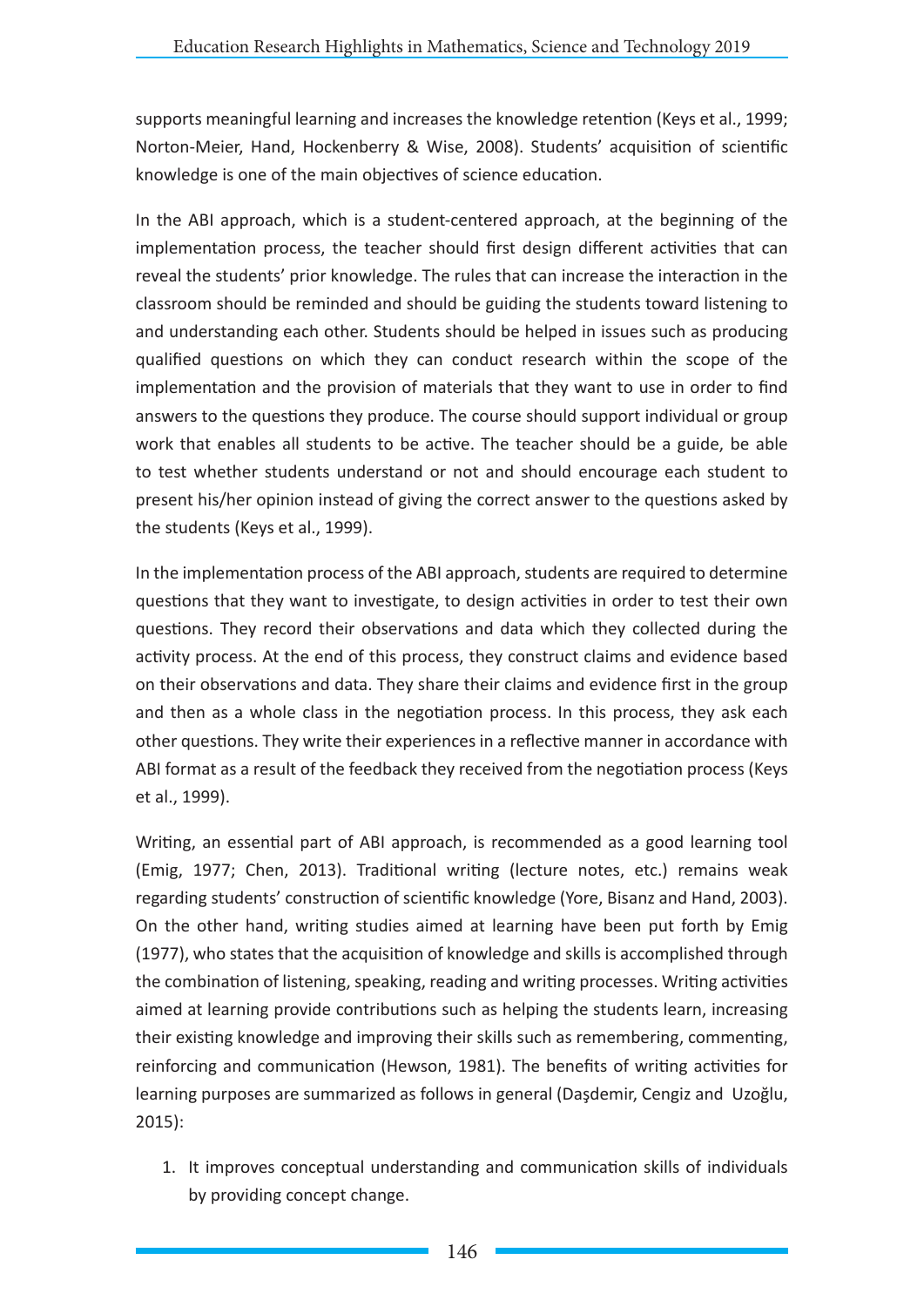- 2. It enables individuals to build meaningful connections between previous and new knowledge and build their existing knowledge on solid foundations.
- 3. It increases the retention of the knowledge by reinforcing the new information learned.
- 4. It facilitates the learning of complex concepts by processing them with the knowledge and links that exist in the mind.

Another essential part of ABI approach is argumentation. The contributions of using argumentation in science can be summarized as follows: (1) To support access to cognitive and metacognitive processes that characterize expert performance and to enable modeling for students. (2) To support the development of communicative competences, particularly critical thinking. (3) To support the achievement of scientific literacy and strengthen students' ability to speak and write scientific languages. (4) To promote the incorporation of science culture into practices and to develop epistemic criteria for knowledge evaluation. (5) To support the development of reasoning, in particular the selection of theories or positions based on rational criteria (Jiminéz-Aleixandre and Erduran, 2008, p.5).

# **Learning Through Models**

In general, a model is defined as the representation of an event, an object or an idea (Gilbert, Boulter and Elmer, 2000; Mahr, 2011). In science, a model is defined as the visualization of a more familiar (source) object, natural phenomenon or idea (target) by way of representation (Gilbert, 1991; Tregidgo and Ratcliffe, 2000). According to Halloun (2004), the function of a model is to express a pattern that can correspond to the questions it can answer, to explain and to describe the problem. Models are external representations of mental concepts and can be in the form of diagrams, threedimensional physical structures, computer simulations, mathematical formulas and analogies (Krajcik and Merritt, 2012).

The model provides individuals with the opportunity to question how a job is done and its outputs, to evaluate different situations, while, on the other hand, it supports the process of making arguments through negotiations by producing question-claimevidence regarding the model formed, and contributes to individuals' understanding of science concepts and scientific writing skills (Chen, Benus and Yarker, 2016; Yarker, 2013). For students to understand the learning processes and products better, regarding science education, Hodson (1992) suggested three purposes being the learning of science, that is, understanding of ideas produced by science; learning about science, that is, understanding the important topics in the philosophy, history and methodology of science; and learning how to do science, that is, being able to take part in these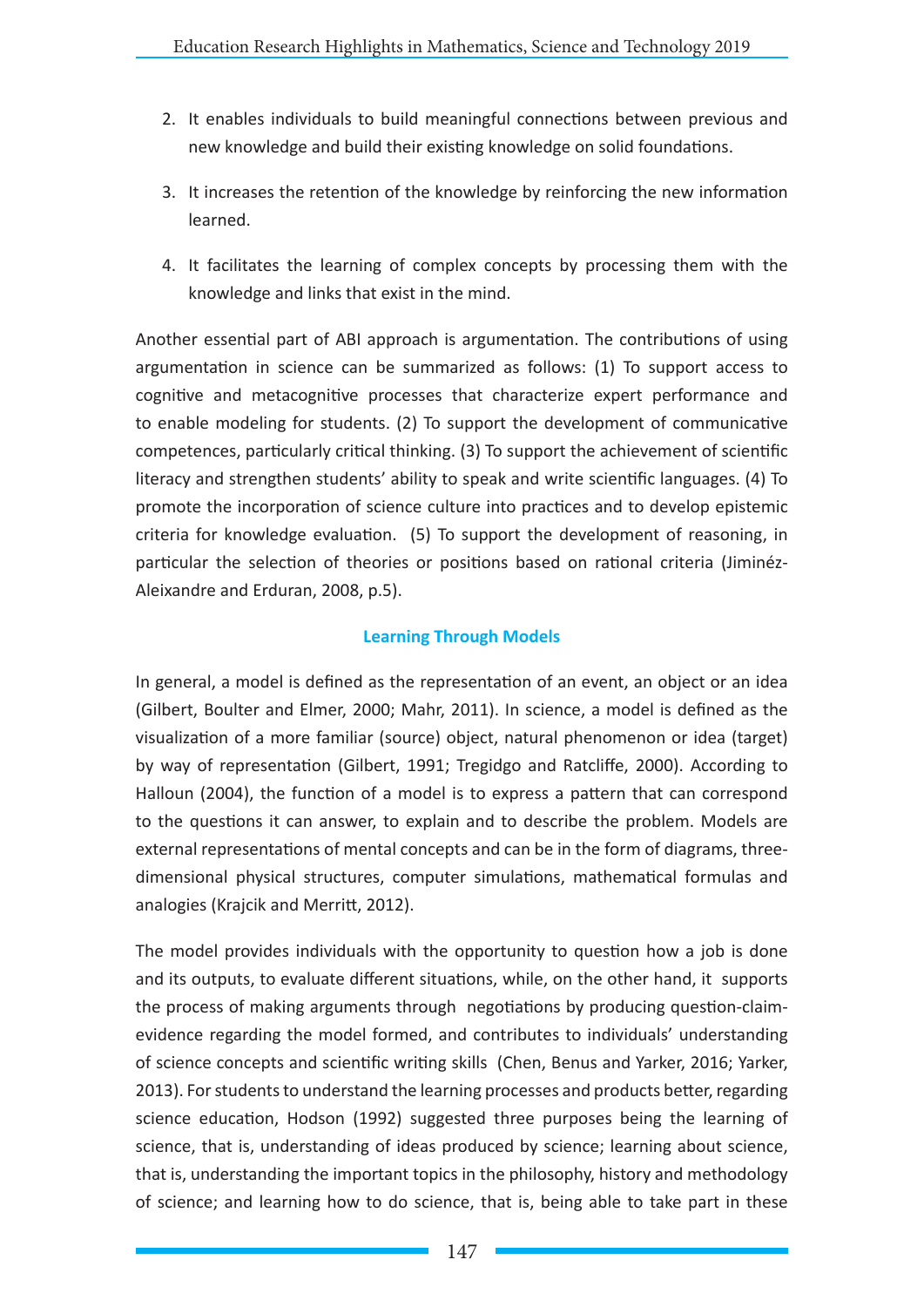activities which lead to the acquisition of scientific knowledge (cited in Justi and Gilbert, 2002b). In line with the purposes mentioned, it is explained that models and modelings have a central place in science education as follows (Justi and Gilbert, 2002b; Justi and van Driel, 2005; Reinisch and Krüger, 2018): (1) To learn science, students should know the nature, scope and limitations of certain scientific models. (2) To learn about science, students must learn the nature of models and recognize the role of models in the accreditation and dissemination of scientific inquiry products. (3) Students should be given the opportunity to create, express and test their own models in order to learn how to do science. The production and use of models play a central role in the growth of scientific knowledge. In understanding events, these objectives can be achieved through the creation of appropriate representations of the mental models that are formed or the actions of scientific modeling. For the development of mental models, first of all, it is necessary to have some direct or indirect, qualitative or quantitative experiences and observations about the phenomenon being modeled in consensus. Scientists expressed that consensus models can be formed by comparing and testing individual models (Justi and van Driel, 2005). The consensus models are the historical models of those currently used in research or those that are nowadays aimed at research (Justi and Gilbert, 2002b). Thinking and reasoning with models allow scientists to visualize abstract processes and beings they are investigating, make explanations to them and make predictions about them among other things (Justi and van Driel, 2005).

Models are external representations of mental concepts and are defined as thinking tools for both scientists and engineers to think and understand events and to provide possible solutions to problem situations (Duit and Glynn, 1996; NCR, 2011).

Scientists construct mental and conceptual models of phenomena and develop and use models to convey and criticize their ideas. Students are also expected to develop, use and revise their models to share and discuss ideas in the classroom (NRC, 2012; Nersessian, 2002; Passmore, Gouvea and Giere, 2014). In science education, although different types of models are used, it is in general possible to gather models under three headings as mental, conceptual and physical models. Mental models are psychological representations of real or imaginary situations, and they serve as a tool to think, predict, and build a sense of experience (Franco and Colinvaux, 2000; NRC, 2012). Individuals perceive and conceptualize situations in the world as they occur in their mind (Franco and Colinvaux, 2000). The quality of the mental models formed by students has an important role as an indicator of whether the concepts are understood or not, whether the information has been structured or not. At the same time, the most important feature of the mental models formed based on the analogy models is that they provide the opportunity to evaluate the extent to which an individual can improve his/her cognitive abilities (Ünal and Ergin, 2006). A conceptual model is an external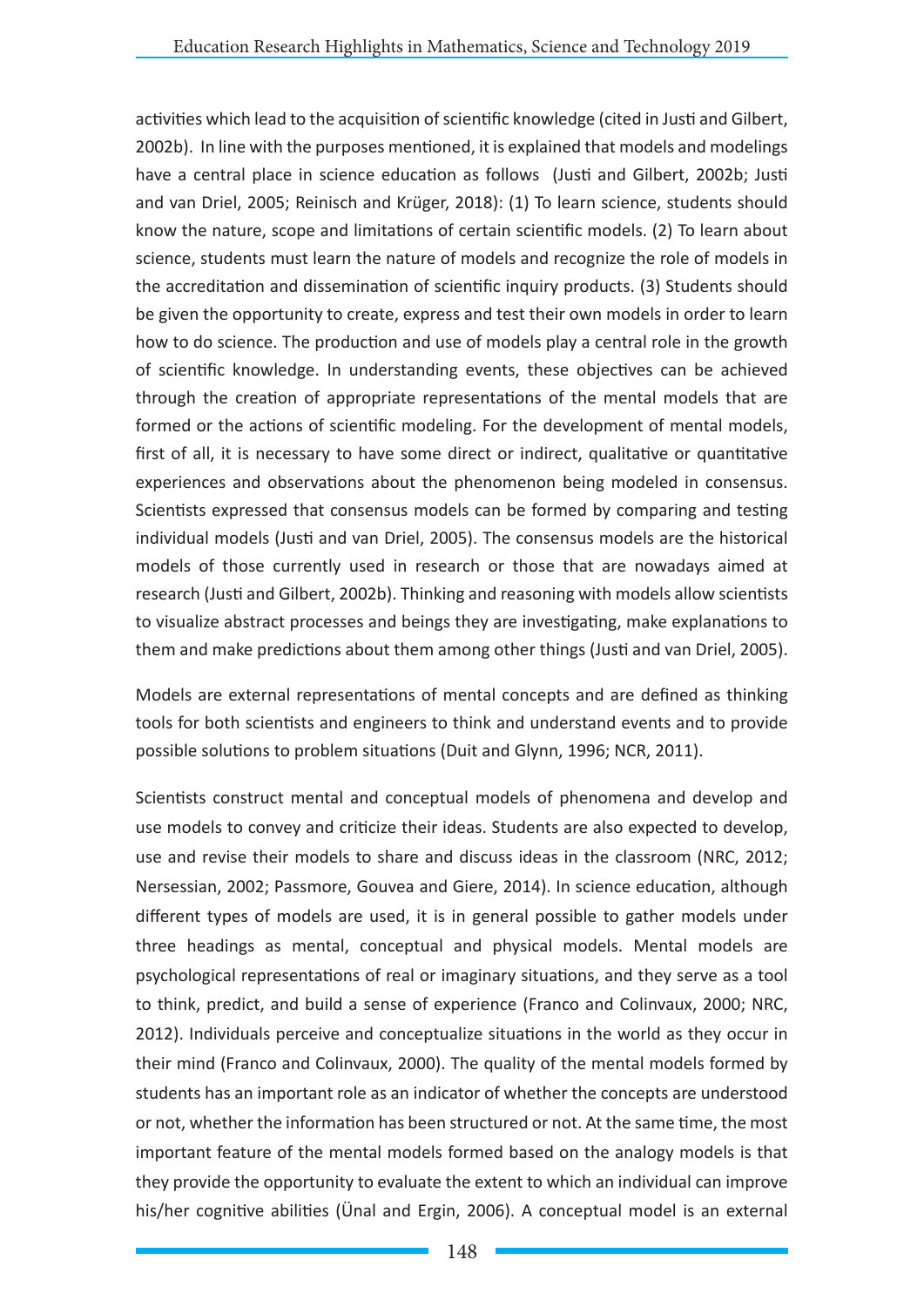representation created by teachers or scientists who facilitate the understanding or teaching of systems or situations around the world (Greca and Moreire, 2000). It also helps scientists visualize and understand the necessary solution to a problem (Greca and Moreire, 2000; NRC, 2012). These external representations may take place as mathematical formulations, analogies or concrete products. A representation illustrating the operation of a water pump, the similarity between Rutherford's atom and the solar system, or mathematical formulations of the shell model for nuclear physics are examples of conceptual models (Greca and Moreira, 2000). Since the drawings assessed in the conceptual model category are related to mental models, the use of student drawings in the teaching environment focuses on developing a spatial and causal/dynamic model rather than students' memorizing vocabulary (Clement, 2000). Therefore, drawings based on learning can be used as a record of easily accessible thoughts (Clement, 2000). Brooks (2009) stated the importance of children's drawings as: "When we see children's drawing as a form of communication and a means of producing meaning, the social, cultural and historical relationship with this process of gaining meaning requires careful consideration." It is also aimed to explore the engineering understanding of primary school students (Weber, Duncan, Dyehouse, Strobel and Diefes-Dux, 2011) and to assess their attitudes and misconceptions about scientists and engineers (Knight and Cunningham, 2004) by using drawings and writing approaches together.

Regarding physical models in science education, the model described as representation by Gilbert (2008) is defined as "internal representation" if it exists in the mind of the individual and "external representation" if it can easily be accessed physically by others. In teaching practices, models are considered as the heart of scientific research and are therefore emphasized as the cornerstones for developing knowledge about the nature of science (NRC, 2000). Regarding the teaching and application of concepts in science education, *in the framework program entitled "Framework for K-12 Science Education: Practices, Crosscutting Concepts and Core Ideas"* (NRC, 2012) the importance of scientific methods has been emphasized and an understanding of moving away from uniformity through different methods and techniques has been adopted. On the other hand, modeling process is expressed as experimental testing of mental models (Justi and Gilbert, 2002a). Therefore, suggestions such as causal reasoning, evaluation, evidence, argumentation and model development-use were brought to the forefront. In the literature examined in this context, it is seen that science education advocates and supports the place of model based science education (Nersessian, 2002).

In the studies comprising the examination of modeling, model suggestion, evaluation and remodeling as a process, it is seen that the general focus is on analyzing the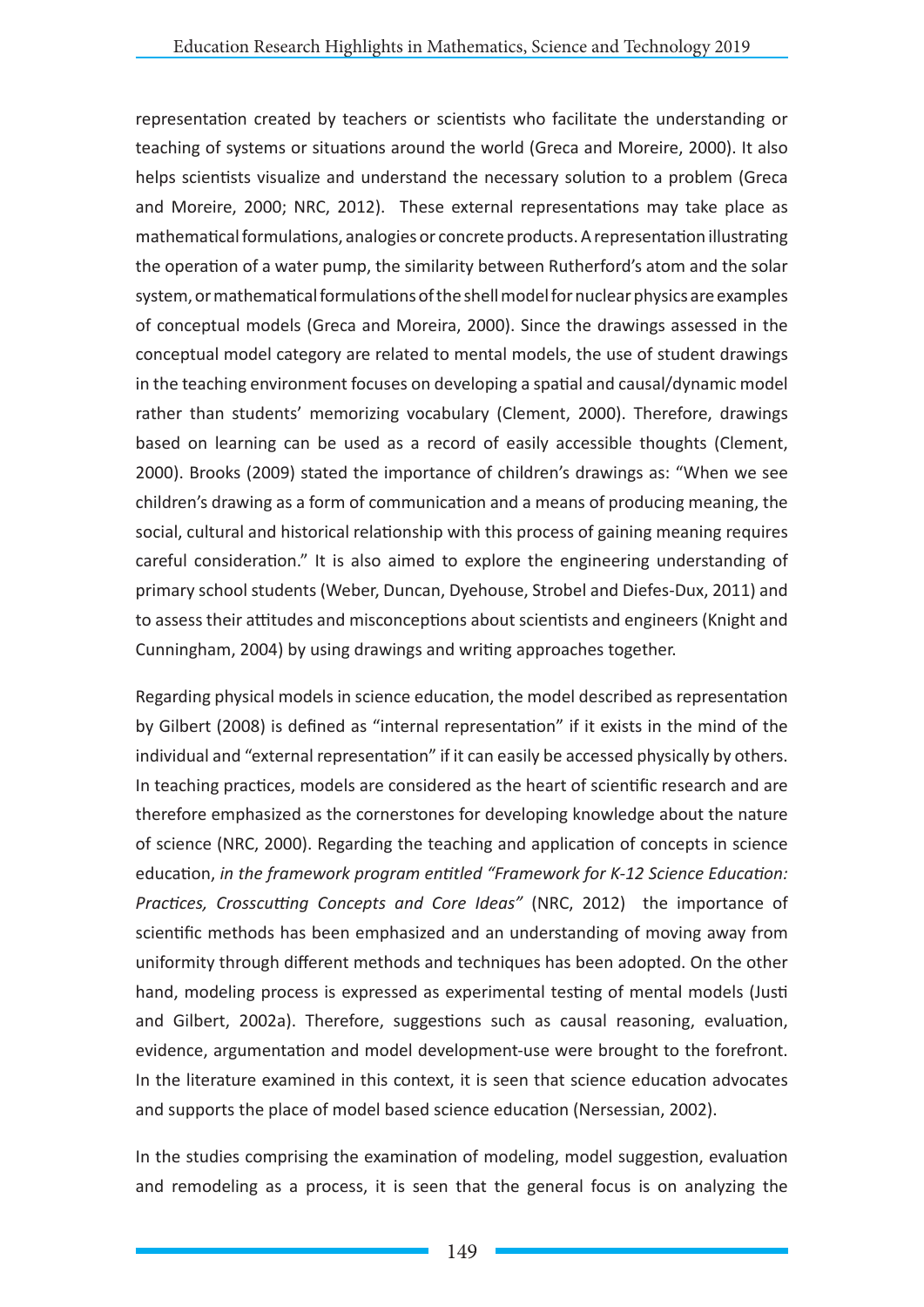learning of concepts and sometimes emphasizing the collaborative aspect of conceptual development processes (Mendonça and Justi, 2013). In order to better understand the pedagogical functions of modeling teaching, in a compilation study of the last decade, one of the conclusions reached was that although conceptual understanding is the most common pedagogical element defined for modeling, it is rarely used in developing practices and understanding science (Campbell, Oh, Maughn, Kiriazis and Zuwallack, 2015). At the same time, a common finding of the previous studies was learning through modelling supports conceptual understanding (Hafner and Stewart, 1995; Sunyono, Leny and Muslimin, 2015; Thomson and Stewart, 2003). In teaching concepts, it is primarily aimed at questioning, putting forth arguments while questioning, and evaluating by forming a model based on this information. For this purpose, a modelbased science teaching approach is an effective method for systematic teaching and learning of scientific concepts. With this approach, the design, construction, evaluation and development of models in the modelling process aimed at the understanding of the system, object or idea are thought to have an important place in the questioning, structuring and advancing of scientific knowledge (Mendonça and Justi, 2013; Passmore et al., 2009).

Campbell and Oh (2015) examined modeling pedagogy and their frequency of use in their studies. Pedagogical actions where models are frequently used are experimental modeling, evaluative modeling, and cyclic modeling. In experimental modeling, students construct hypotheses and predictions from models and test them by testing phenomena. At the same time, students review their mental models in accordance with new evidence obtained in practical or thought experiments. In evaluative modeling, students compare alternative models that address the same phenomenon or problem, evaluate their benefits and limitations, and select the most appropriate model/models to explain the phenomenon or solve the problem. In cyclic modelling, students are interested in model development, evaluation and development processes to complete long-standing science projects. It is seen that in the frequency table of these three pedagogical modeling actions, experimental modeling was reported to be the least used with 20% (Campbell and Oh, 2015). However, models can be seen as the center of scientific activities.

Model-based teaching and learning activities are seen to have a major impact on science education, not only in relation to scientific methods and perceptions, but also in designing curricula that are considered to be more concerned with teaching approaches and goals (Develaki, 2016). When the literature is examined, it is stated that some conclusions were reached such as the courses conducted with model based science education supporting students' conceptual development and facilitating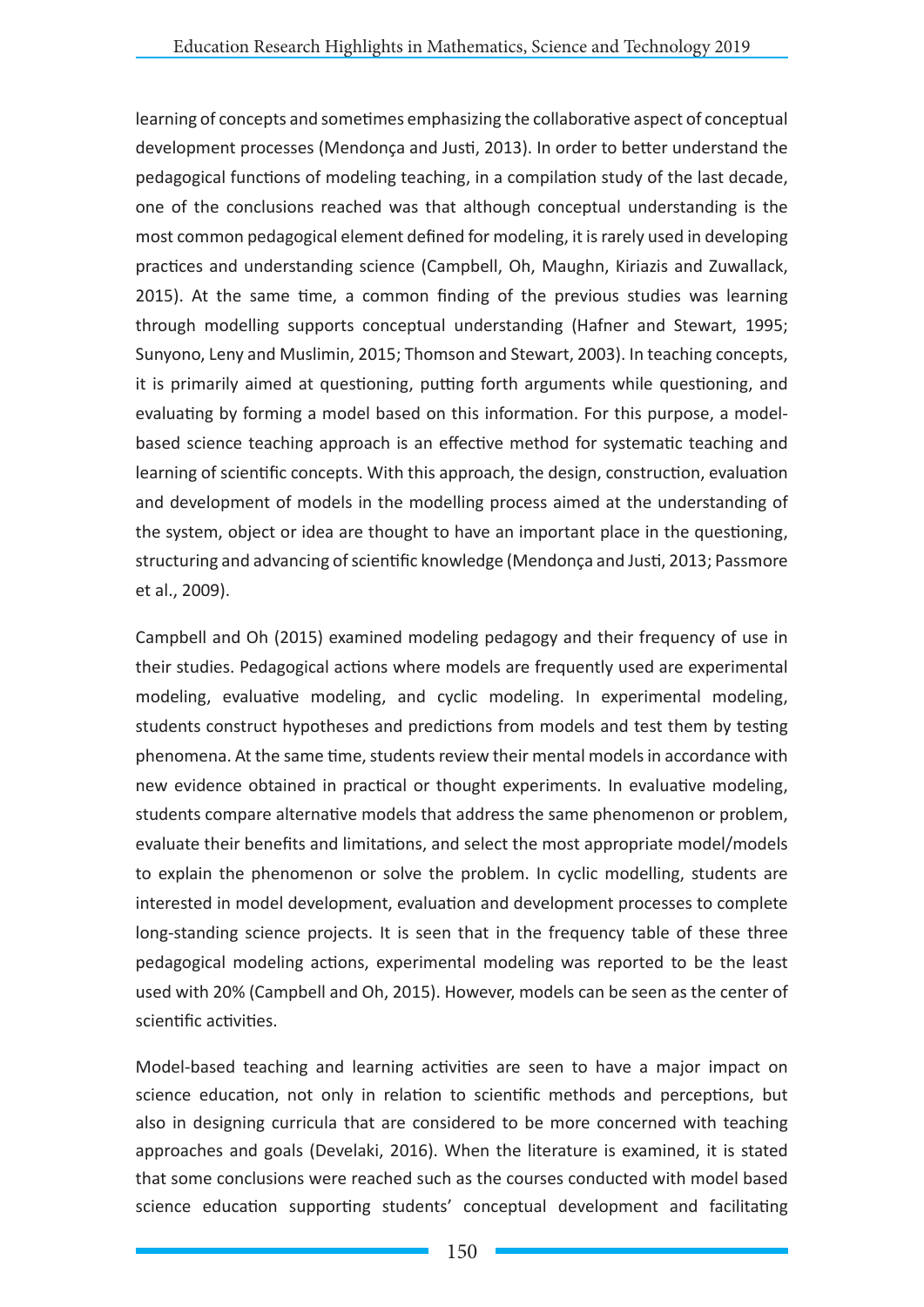understanding (Baek, Schwarz, Chen, Hokayem, and Zhan, 2011; White, 1993), ensuring that they act more courageously in understanding scientific methods and in applications (Hestenes, 1992; Hodson 1992; Lederman, 2007 ) and improving the development of their metacognitive abilities (Gilbert, 1995; Gobert, O'Dwyer, Horwitz, Buckley, Levy and Wilensky, 2011; White, 1993). In addition, it is stated that mentally modeling knowledge and contents (Schwarz and White, 2005; Oh and Oh, 2011), questioning and reasoning abilities (Böttcher and Meisert, 2011; Nersessian, 2008) develop together with model-based education. Another important point mentioned in the literature on this subject is the consensus on idea that models should be used by teachers and students in order to understand the scientific concepts and the nature of science, as stated by Gilbert (1991). Another common point that can be obtained from the studies on the model may be that neither teachers nor students have sufficient information about the model and therefore they have insufficiency in using it (Aktan, 2016; Langan, Dunleavy and Fielding, 2013; Nelson and Davis, 2012; Oh and Oh, 2011; Yenilmez Türkoğlu and Öztekin, 2016).

In addition, there are also studies regarding the empirical evaluation of how epistemological information of how students at various grade levels understand issues such as the nature and purpose of models representing the theoretical framework of various models, design and formation and testing of models (Grünkorn, Upmeier zu Belzen and Krüger, 2014; Gogolin and Krüger, 2018; Schwarz, 2002; Tasquier, Levrini and Dillon, 2016), and it is stated that this information ensures students to use models in science and conceptual understanding in the models used. The American Association for the Advancement of Science (AAAS) stated that students at grade 3 and 5 could see and evaluate the results of the changes made on a model on the corresponding entity. In addition, it is stated that geometric shapes, series of numbers, graphs, diagrams, maps and stories were used to show objects, events and processes in real life, but they were aware that they could not meet the truth in every detail (Project 2061, 1993, cited in *Ünal* and Ergin, 2006). It was stated that 3rd and 5th grade students began to make changes on the models in their hands and discuss their limitations within their natural games, started to create their own mental models regarding events they cannot directly observe and thus understand the science subjects (Ünal and Ergin, 2006). In addition, when the aim is a student's being able to make a successful scientific model, states such as understanding scientists' views on the nature of the model, the appropriate experience of the phenomenon represented, knowledge of why the model was originally built and why it should be learned, understanding how the model works, the information of the source on which the target model and/or the teaching model was established should be gained (Justi and Gilbert, 2002a).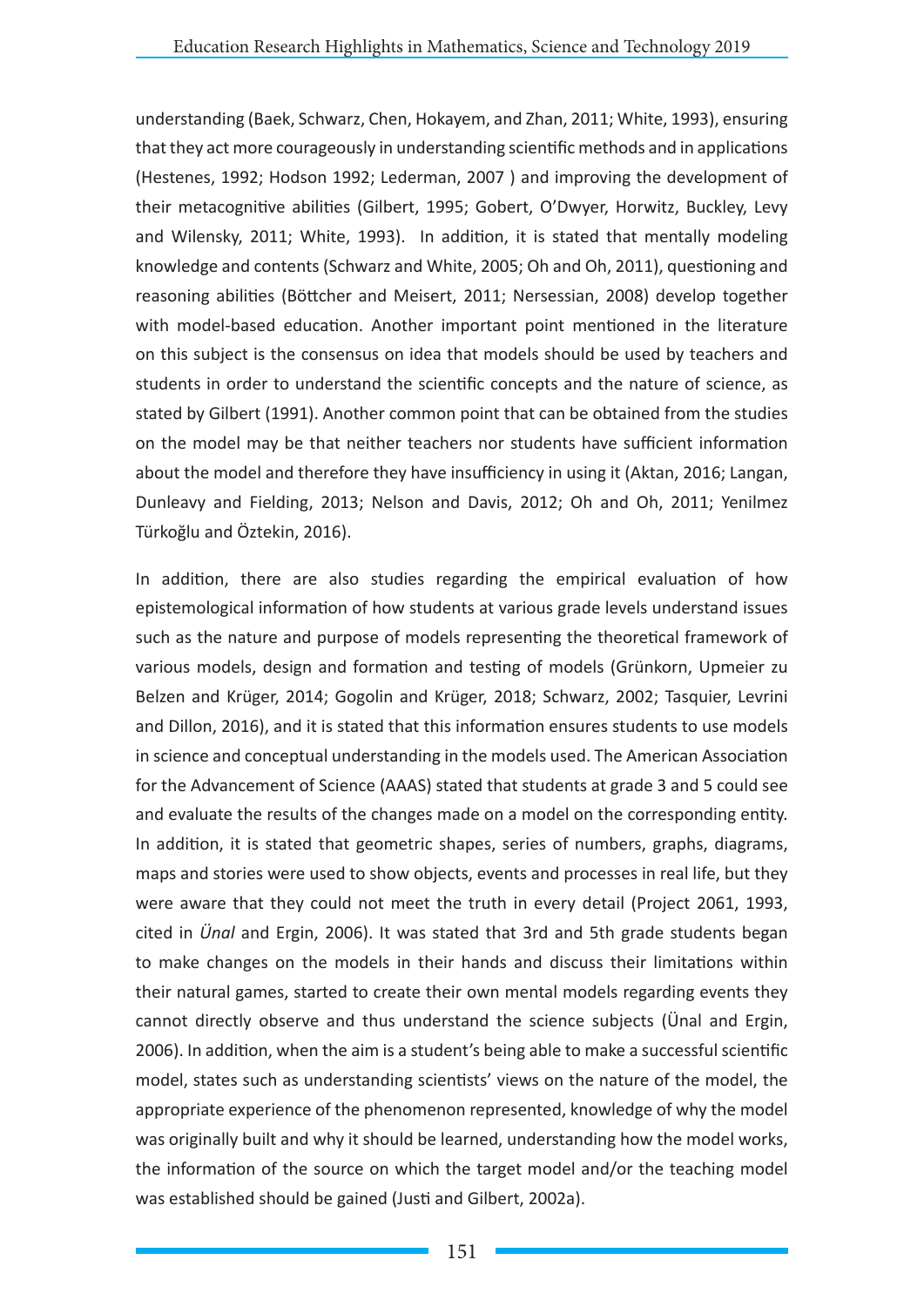In order to understand how knowledge is produced, analyzed, justified, evaluated and reflected in social practices, the process of inquiry is required. The findings obtained in this process can be criticized, discussed and reviewed by presenting them to the peer community. Discussion is a process that scientists' communities test, develop and accept temporarily. It is stated that participating in scientific debates (i.e. examining the relationship or connection with evidence and then accepting or rejecting it, and being able to associate theoretical ideas put forth in an explanation or evidence with theory) is defined as the process of constructing arguments, and scientific theories, modeling and argumentation are defined as dynamically intertwined and interdependent structures (Clark and Sengupta, 2013). The process of producing, testing, evaluating and reviewing models considering the permanence of scientific knowledge can be seen as the center for the development, critical evaluation and dissemination of scientific knowledge (Giere, 2001; Gilbert and Boulter, 1997; Nersessian, 2002).

# **Argument Based Inquiry Accompanied With Models (ABIAM)**

Various approaches have been developed to analyze the structure and quality of the arguments, and the framework proposed by Toulmin (1958, 2003) for the structural analysis of the arguments is still widely introduced and used even today in research in the field of science education. While the diversity of these approaches also points to some theoretical and methodological problems related to the uncertainty of existing analysis methods, it is emphasized that while many frameworks are limited to explaining only parts of the controversial processes, there are several methodological difficulties that arise in the context of Toulmin's structural analysis of arguments (Böttcher and Meisert, 2011). Böttcher and Meisert (2011) argue that the inclusion of cognitive science results related to the role of mental modeling in discussion and problem solving processes and the use of a model-supported argumentation approach will help to overcome these difficulties.

Lehrer and Schauble (2006) proposed three important points for coordinating an effective approach: (1) using a model to identify evidence for information needs, (2) developing models using the argumentation process, and observing/revising them and reinterpreting new information; (3) using a set of models to represent ideas. Based on these three important points, Chen, Benus and Yarker (2016) developed a Science Negotiation Pedagogy framework, which combines arguments and model applications that can be used in science courses (See Figure 1). Based on the framework, Scientific Negotiation Pedagogy provides effective use of argumentation practices in science courses by supporting them with models.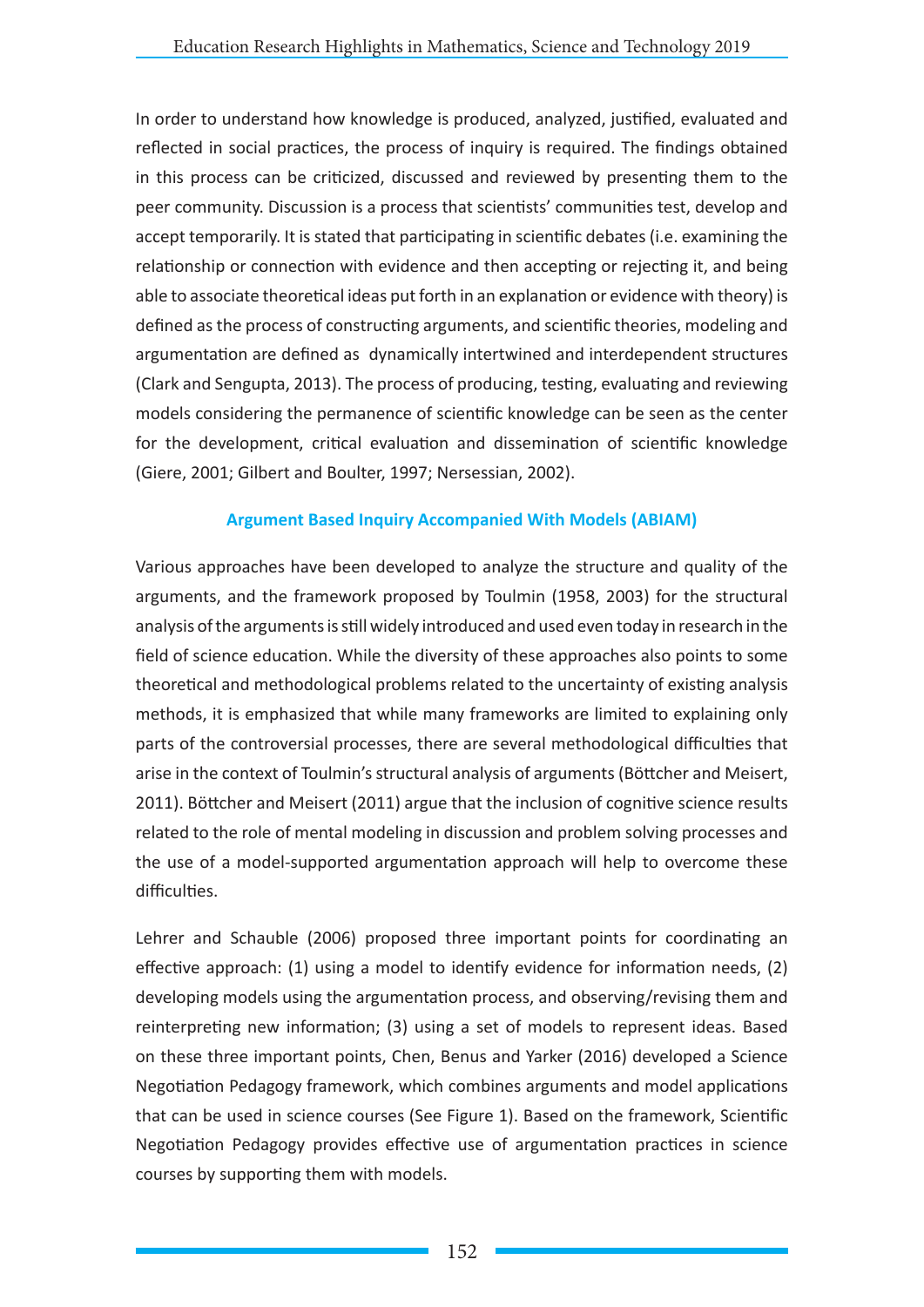

Figure 1. A framework for Scientific Arguments and Models in Science Subjects

This framework is based on Argument Based Inquiry Approach and includes six steps:

Step 1: Creating a beginning question that can be investigated. Students should be able to produce a good question in the first step of the application process of ABI approach. As a criterion for a good question, it should be a testable, researchable question, and should not contain short answers such as yes or no.

Step 2: Building a temporary model as a group. In order to answer the questions they form, students first design a mental model. They draw these models in their minds as conceptual models and then turn them into physical models. Thus, students have the opportunity to test their own negotiated ideas and the answers to the questions they have formed on their own models.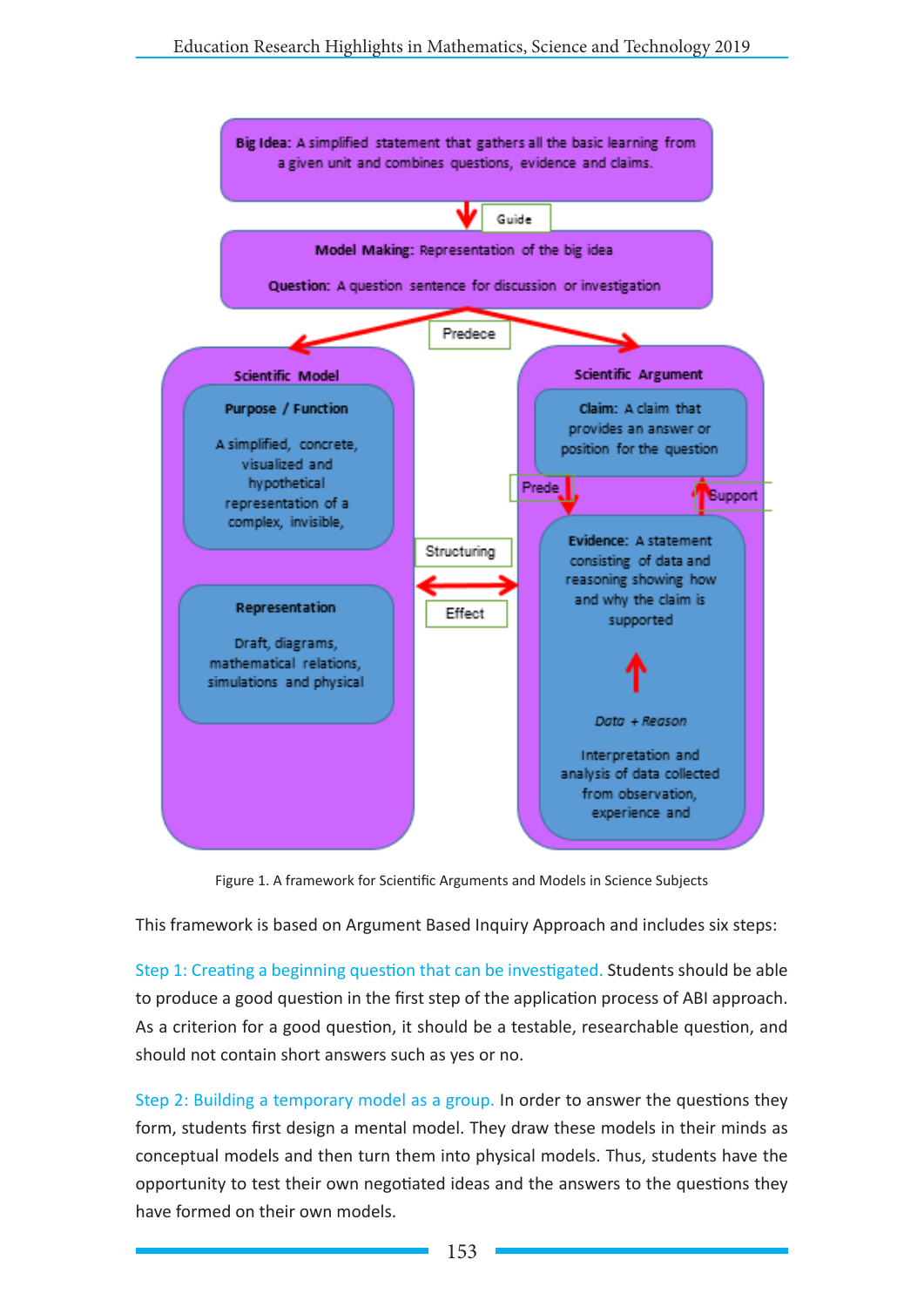Step 3: Forming a temporary argument as a group. Using the models they have created in the previous step as a tool, the students construct a scientific argument including claims and evidence. The data includes not only quantitative information but also qualitative information. Students are ensured to form their written arguments in the framework of a form presented to them to write arguments.

Step 4: Discussing models and arguments through negotiation as a whole class**.** Students are provided to discuss and evaluate their models and arguments through negotiations as a whole class. At this step, activities are conducted for students to understand and discuss the big idea and to persuade and cooperate. Thus, students are ensured to recognize the strengths and weaknesses of their own ideas and to be able to revise their models and arguments.

Chen and Steenhoek (2013) define the cycle of negotiation that they propose to support argumentation on science issues as determination of a research question by the students, their conducting research on this research question as a group, presentation of an argument regarding the questions as a group, comparison of the arguments with books and other resources, learning-revising common concepts and reflecting what they have learned through individual writing.

Step 5: Consulting experts (internal and external resources: books, videos, all kinds of data that can be gathered in the classroom, Internet, newspapers, etc.).This step is designed to provide an opportunity for students to compare their current models and arguments with those of experts. It evaluates situations such as data, evidence, models, writing samples and videos that are formed by the student and can be described as internal resources; or as external sources, it utilizes situations such as textbooks, other books, Internet resources, newspapers and invited speakers.

Step 6: Reflecting the final arrangements through writing. In scientific research, students are encouraged to write a reflective individual text by reviewing their model and argument, similar to the methods by which scientists state how information progresses.

The purpose of using a model is to test ideas by representing connected transaction systems and to assess them with real-world evidence (Windschitl, Thompson and Braaten, 2008). Students need substantial experience to fully develop model practices that can be supported by social negotiation. At the same time, students can use and review models when working with experimental data from different sources, such as classroom experiments or authentic research data (Bielik, Damelin, Krajcik, 2019).

It is argued that regarding all contemporary education levels and science courses, a connection will be established with contemporary philosophy of science by in-depth analysis of model supported science education and research and innovation applications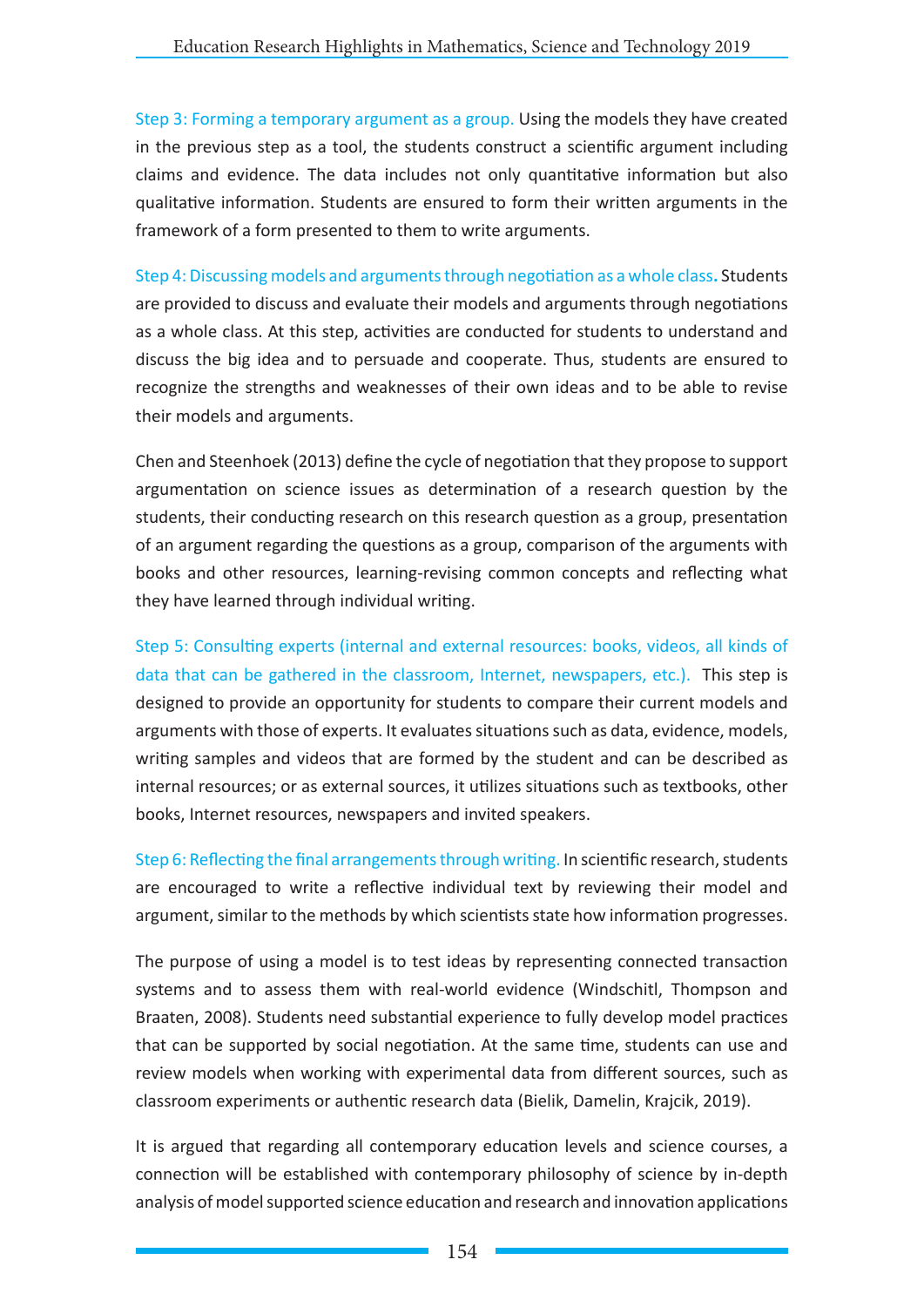(Adúriz-Bravo, 2011).

## **Conclusion**

In conclusion, Argument Based Inquiry Accompanied With Models (ABIAM) successfully makes explicit modelling and argumentation within inquiry approach. It provides students to learn science concepts by creating models while constructing arguments in scientific investigations. In addition, elements of ABIAM approach -inquiry, argumentation, and designing/constructing models - were emphasized in Turkish Elementary Science Curriculum (MoNE, 2018). Therefore, it is concluded that teaching science with ABIAM approach is significant and important.

### Acknowledgement

This study was produced from the literature review section of the PhD dissertation of Serpil KARA, conducted under the supervision of Assoc. Prof. Dr. Sevgi KINGIR.

### **References**

- Adúriz-Bravo, A. (2011). Fostering model-based school scientific argumentation among prospective science teachers. *US-China Education Review, 8*(5), 718-723.
- Akben, N. (2015). Improving science process skills in science and technology course activities using the inquiry method. *Education and Science, 40*(179), 111-132.
- Aktan, M. B. (2016). Pre-Service science teachers' prceptions and attitudesdes about the use of models. *Journal of Baltic Science Education, 15*(1), 7-17.
- Baek, H., Schwarz, C. V., Chen, J., & Zhan, L. (2011). Engaging elementary students in scientific modeling: The models fifth-grade approach and findings. In Khine, M. S., & Saleh, I. M. (Eds*.), Models and modeling: cognitive tools for scientific enquiry (pp.195-218). Dordrecht: Springer.*
- Bielik, T., Damelin, D., & Krajcik, J. S. (2019). Shifting the balance: Engaging students in using a modeling tool to learn about ocean acidification, *EURASIA Journal of Mathematics, Science and Technology Education, 15*(1), 1-17.
- Braaten, M., & Windschitl, M. (2011). Working toward a stronger conceptualisation of scientific explanation for science education. *Science Education, 95*, 639-669.
- Brooks, M. (2009). What Vygotsky can teach us about young children drawing. *International Art in Early Childhood Research Journal, 1*(1), 1-13.
- Baxter, L. M., & Kurtz, M. J. (2001). When a hypothesis is not an educated guess. *Science & Children, 38*(7), 18-20.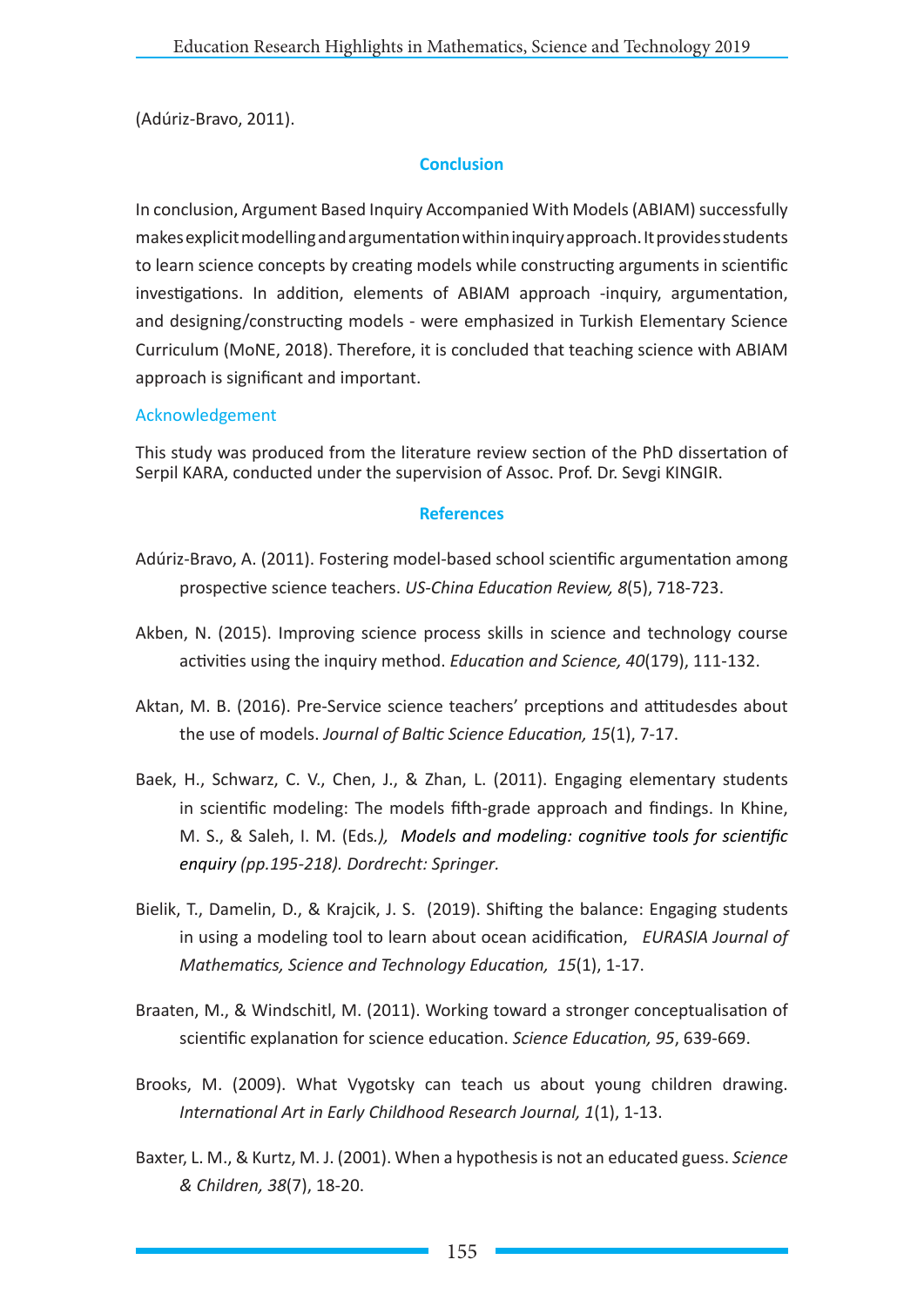- Böttcher, F., & Meisert, A. (2011). Argumentation in science education: A model-based framework. *Science & Education, 20*, 103-140.
- Campbell, T., & Oh, P. S. (2015). Engaging students in modeling as an epistemic practice of science: An introduction to the special issue of the journal of science education and technology. *Journal of Science Education and Technology, 24*(2-3), 125-131.
- Campbell, T., Oh, P. S., Maughn, M., Kiriazis, N., & Zuwallack, R. (2015). A review of modeling pedagogies: Pedagogical functions, discursive acts, and technology in modeling instruction. *Eurasia Journal of Mathematics, Science & Technology Education, 11*(1), 159-176.
- Chen, Y. C. (2013). Constructing and critiquing arguments. *Science and Children, 50*(5), 40-45.
- Chen, Y. C., Benus, M., & Yarker, M. B. (2016). Using models to support argumentation in the science classroom. *The American Biology Teacher, 78*(7), 548-559.
- Chen, Y. C., & Steenhoek, J. (2013). A negotiation cycle to promote argumentation in science classrooms. *Science Scope, 36*(9), 41-50.
- Clark, D. B., & Sengupta, P. (2013) Argumentation and modeling: Integrating the products and practices of science to improve science education. In Khine MS, Saleh IM (Eds.), *Approaches and strategies in next generation science learning* (pp. 85-105). IGI Global, Hershey, PA.
- Clement, J. (2000). Model based learning as a key research area for science education. *International Journal of Science Education, 22*(9), 1041-1053.
- Daşdemir, İ., Cengiz, E. & Uzoğlu, M. (2015). Öğrenme amaçlı yazma aktivitelerinden mektup yazmanın 7. sınıf ışık ünitesinde öğrencilerin akademik başarılarına ve bilimsel tutumlarına etkisi. *ODÜSosyal Bilimler Araştırmaları Dergisi (ODÜSOBİAD), 5*(11)*,* 89-103*.*
- Develaki, M. (2016). Key-aspects of scientific modeling exemplified by school science models: some units for teaching contextualized scientific methodology. *Interchange, 47*, 297-327.
- Duit, R., & Glynn, S. (1996). Mental modelling. In G. Welford, J. Osborne, & P. Scott (Eds.), *Research in science education in Europe: Current issues and themes* (pp. 166-176). London: Falmer.
- Emig, J. (1977). Writing as a mode of learning. *College Composition and Communication, 28*, 122-128.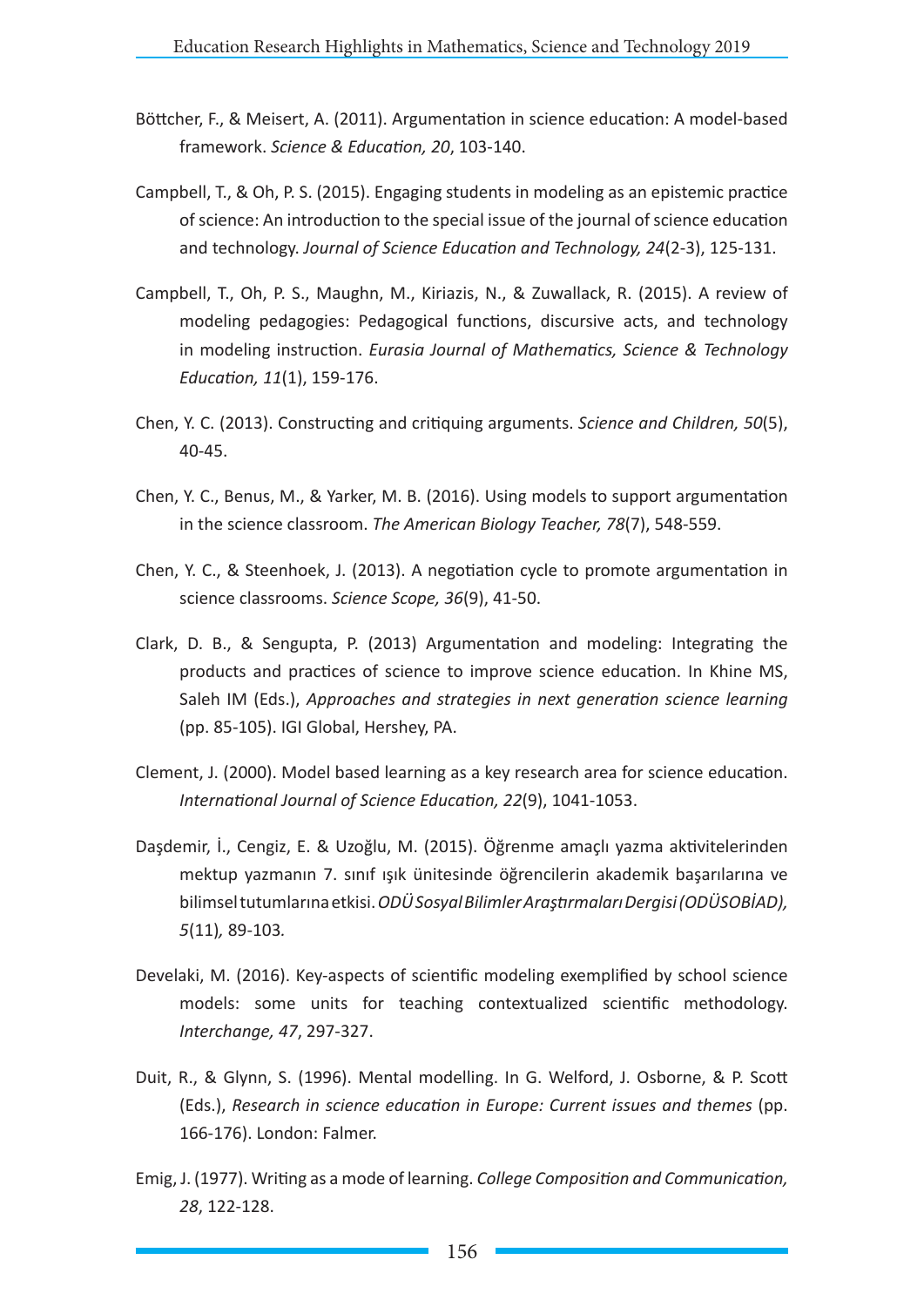- Franco, C., & Colinvaux, D. (2000). Grasping mental models. In J. K. Gilbert & C. J. Boulter (Eds.)., *Developing models in science education* (pp.93-118). Dordrecht, The Netherlands: Kluwer Academic Publishers.
- Giere, R. N. (2001). A new framework for teaching scientific reasoning. *Argumentation, 15*, 21-33.
- Greca, I. M., & Moreire, M. A. (2000). Mental models, conceptual models, and modeling. [Electronic version]. *International Journal of Science Education, 1*, 1-11.
- Grünkorn, J., Upmeier zu Belzen, A., & Krüger, D. (2014). Assessing Students' Understandings of Biological Models and their Use in Science to Evaluate a Theoretical Framework, *International Journal of Science Education, 36*(10), 1651- 1684.
- Gilbert, J. K. (1995). *The role of models and modelling in some narratives of science education learning*. Paper presented at the annual meeting of the American Educational Research Association, San Francisco, CA.
- Gilbert, J. K. (2008). Visualization: An emergent field of practice and enquiry in science education. In Gilbert, J. K., Reiner, M., & Nakhleh, M. (Eds.), *Visualization: Theory and practice in science education* (pp. 3-24). Dordrecht: Springer.
- Gilbert, J. K., & Boulter, C. J. (1997). Learning science through models and modelling. In B. J. F. K. Tobin (Eds.), *International handbook of science education* (pp. 53-66). Dordrecht: Kluwer.
- Gilbert, J. K. Boulter, C. J., & Elmer, R. (2000). Positioning models in science education and in design and technology education. In J. K. Gilbert & C. J.Boulter (Eds.), *Developing models in science education* (pp.3-17). Dordrecht, The Netherlands: Kluwer Academic Publishers.
- Gilbert, S. W. (1991). Model building and a definition of science. *Journal of Research in Science Teaching, 28*(1), 73-78.
- Gobert, J. D., O'Dwyer, L., Horwitz, P., Buckley, B. C., Levy, S. T., & Wilensky, U. (2011). Examining the relationship between students' understanding of the nature of models and conceptual learning in biology, physics, and chemistry. *International Journal of Science Education, 33*(5), 653-684.
- Gogolin, S., & Krüger, D. (2018). Students' understanding of the nature and purpose of models. *Journal of Research Science Teaching, 55*, 1313-1338.

Hafner, R., & Stewart, J. (1995). Revising explanatory models to accommodate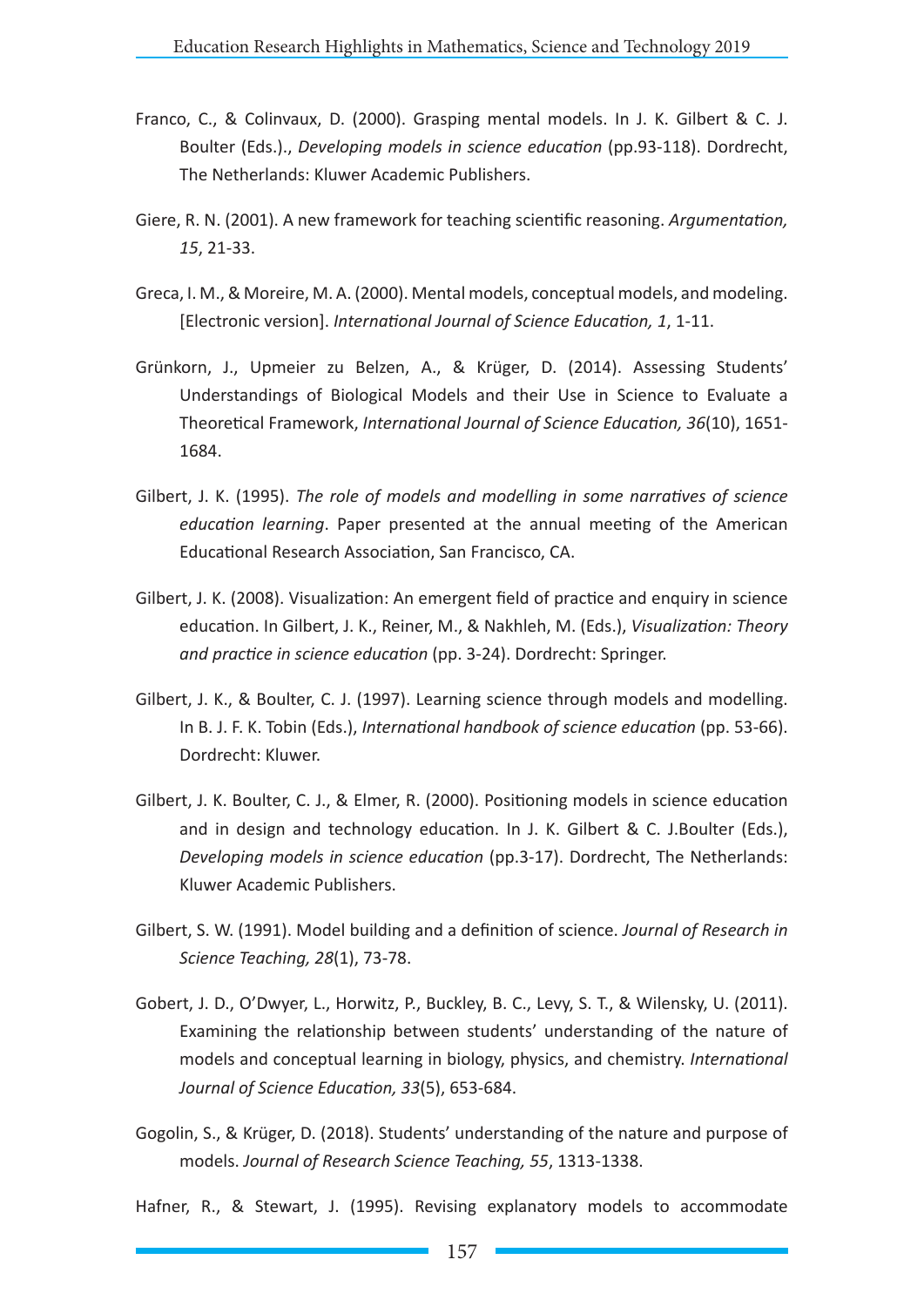anomalous genetic phenomena: Problem solving in the "context of discovery". *Science Education, 79*(2), 111-146.

- Halloun, I. A. (2004). *Modeling theory in science education*. Dordrecht: Kluwer Academic.
- Hand, B. (Ed.). (2008). *Science inquiry, argument and language: A case for the science writing heuristic*. Rotterdam, The Netherlands: Sense.
- Hand, B., Wallace, C. W., & Yang, E. (2004). Using a science writing heuristic to enhance learning outcomes from laboratory activities in seventh- grad science: quantitative and qualitative aspect. *Intenational Journal of Science Education, 26*(2), 131-149.
- Hestenes, D. (1992). Modelling games in the Newtonian world. *American Journal of Physics, 60*(8), 732-748.
- Hewson, P. W. (1981). A conceptual change approach to learning science. *European Journal of Science Education, 3*(4), 383-396.
- Hodson, D. (1992). In search of a meaningful relationship: An exploration of some issues relating to integration in science and science education. *International Journal of Science Education, 14*, 541-562.
- Hohensell, L. M., & Hand, B. (2006). Writing-to-learn strategies in secondary school cell biology: a mixed method study. *International Journal of Science Education, 28*(2- 3)*,* 261-289.
- Jang, J., & Hand, B. (2017). Examining the value of a scaffolded critique framework to promote argumentative and explanatory writings within an argument-based inquiry approach. *Research in Science Education, 47*(6), 1213-1231.
- Jiménez- Aleixandre, M. P., & Erduran, S. (2008). Argumentation in science education: An overview. In S. Erduran & M. P. Jiménez- Aleixandre (Eds.)*, Argumentation in science education: Perspectives from classroom-based research*. Dordrecht: Springer.
- Justi, R. S., & Gilbert, J. K. (2002a). Science teachers' knowledge about and attitudes towards the use of models and modelling in learning science. *International Journal of Science Education, 24*(12), 1273-1292.
- Justi, R. S., & Gilbert, J. K. (2002b). Modelling, teachers' views on the natüre of modelling, and implications fort he education of modellers. *International Journal of Science Education, 24*(4), 369-387.
- Justi, R. & van Driel, J. (2005). A case study of the development of a beginning chemistry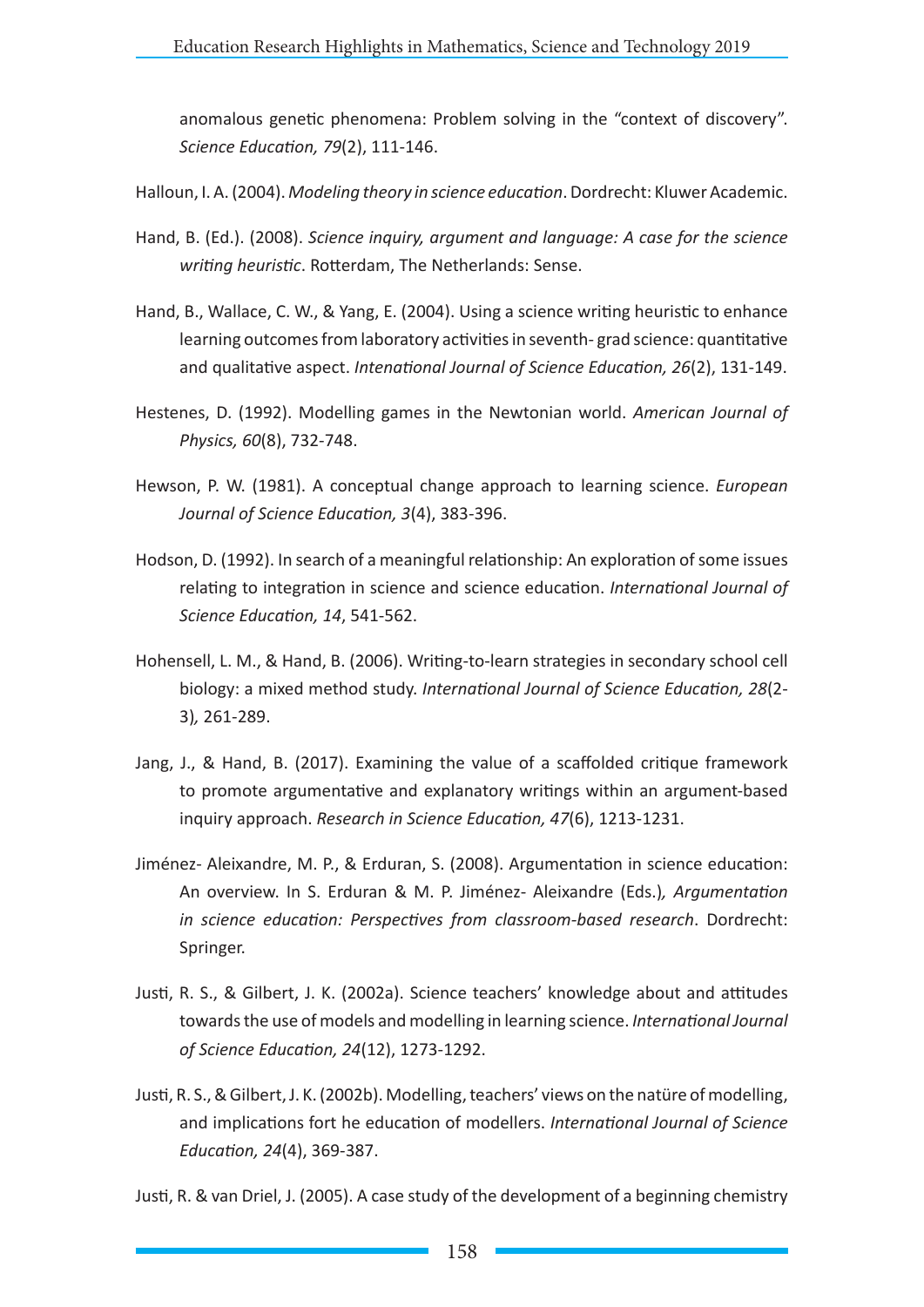teacher's knowledge about models and modelling. *Research in Science Education, 35*, 197-219.

- Keys, C. W., Hand, B., Prain, V. & Collins, S. (1999). Using the science writing heuristic as a tool for learning from laboratory investigations in secondary science. *Journal of Research in Science Teaching, 36*(10), 1065-1084.
- Krajcik, J., & Merritt, J. (2012). Engaging students in scientific practices: What does constructing and revising modelslook like in the science classroom? Understanding a framework for K-12 science education. *The Science Teacher, 79*(3), 38-41.
- Knight, M., & Cunningham, C. M. (2004). *Draw an engineer test (DAET): Development of a tool to investigate student's ideas about engineers and engineering.* Paper presented at the ASEE Annual Conference and Exposition.
- Langan, A. M., Dunleavy, P., & Fielding, A. (2013). Applying models to national surveys of undergraduate science students: What affects ratings of satisfaction?. *Education Sciences*, *3*, 193-207.
- Lederman, N. G. (2007). Nature of science: Past, present, and future. In S. K. Abell & N. G. Ledreman (Eds.), *Handbook of research on science education* (pp. 831-879). Mahwah, NJ: Lawrence Erlbaum Associates Inc.
- Lehrer, R., & Schauble, L. (2006). Cultivating model-based reasoning in science education. In R. K. Sawyer (Ed.), *The Cambridge Handbook of the Learning Sciences*. New York, NY: Cambridge University Press.
- Mahr, B. (2011). On the epistemology of models. *Rethinking Epistemology, 1*, 301-352.
- McNeill, K. L. (2011). Elementary students' views of explanation, argumentation, and evidence, and their abilities to construct arguments over the school year. *Journal of Research in Science Teahing, 48*(7), 793-823.
- Mendonça, P. C. C., & Justi, R. (2013). The relationships between modelling and argumentation from the perspective of the model of modelling diagram. *International Journal of Science Education, 35*(14), 2407-2434.
- National Research Council (NRC). (2000). *Inquiry and the national science education standards*. Washington, DC: National Academy Press.
- National Research Council (NRC). (2012). *A framework for K-12 science education: practices, crosscutting concepts, and core ideas*. Washington, DC: The National Academies Press.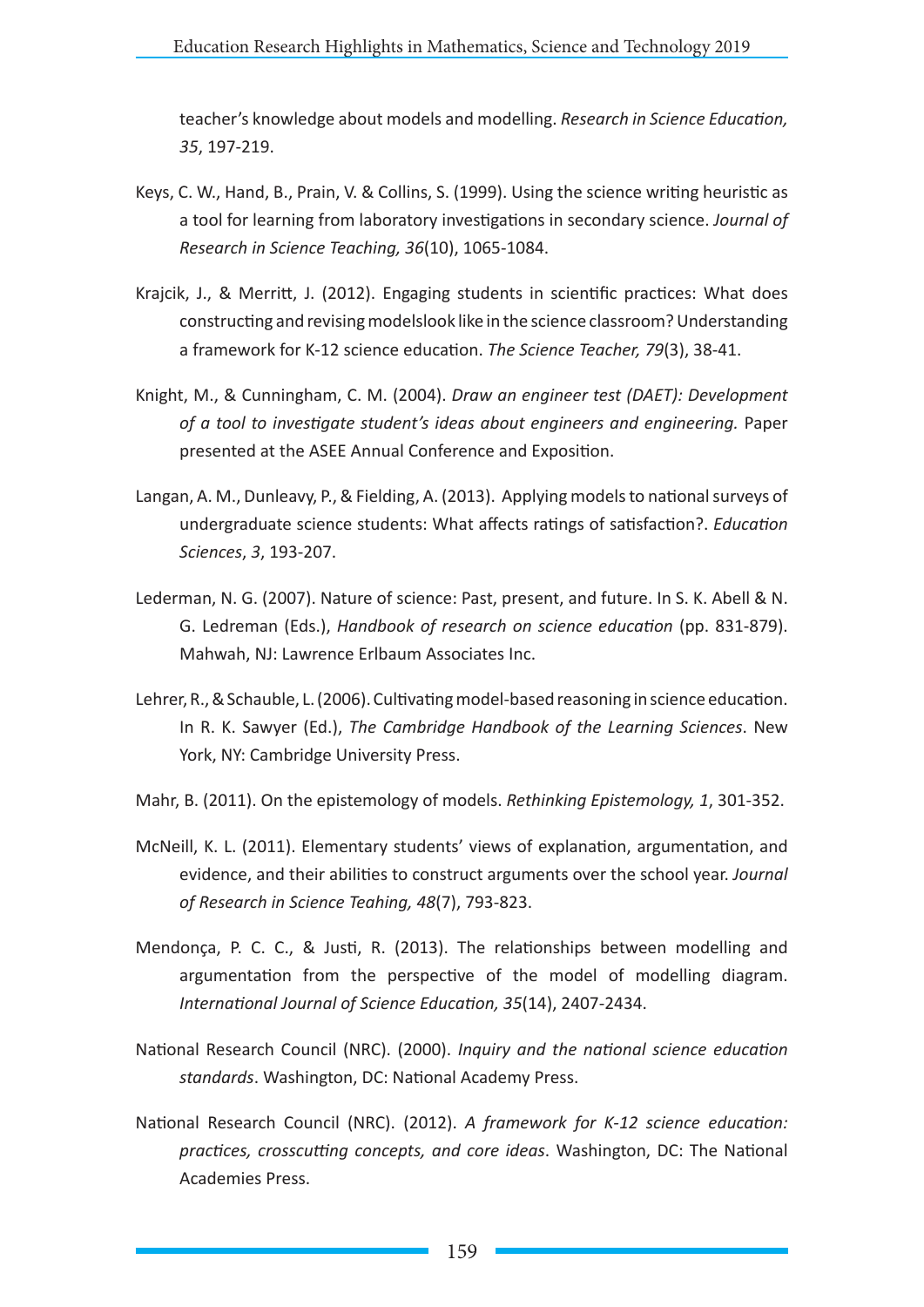- Nelson, M. M. & Davis, E. A. (2012). Preservice elementary teachers' evaluations of elementary students' scientific models: An aspect of pedagogical content knowledge for scientific modeling, *International Journal of Science Education, 34*(12), 1931-1959.
- Nersessian, N. J. (2002). The cognitive basis of model-based reasoning in science. In P. Carruthers, S. Stich, & M. Siegal (Eds.), *The cognitive basis of science* (pp. 133- 153). Cambridge: Cambridge niversity Press.
- Nersessian, M. (2008). Model-based reasoning in scientific practice. In R. A. Duschl & R. E. Grandy (Eds.), *Teaching scientific inquiry. Recommendations for research and implementation* (pp. 57-79). Rotterdam: Sense Publishers.
- Norton-Meier, L., Hand, B., Hockenberry, L., & Wise, K. (2008). *Ouestions, claims, and evidence: The important place of argument in children's science writing*. Portsmouth, NH: Heinemann.
- Oh, P. S., & Oh, S. J. (2011). What teachers of science need to know about models. *International Journal of Science Education, 33*(8), 1109-1130.
- Passmore, C., Stewart, J., & Cartier, J. (2009). Model-based inquiry and school science: creating connections. *School Science and Mathematics, 109*(7). 394-402.
- Passmore, C. M., & Svoboda, J. (2012). Exploring opportunities for argumentation in modelling classrooms. *International Journal of Science Education*, *34*(10), 1535- 1554.
- Passmore, C., Gouvea, J. S., & Giere, R. (2014). Models in science and in learning science: Focusing scientific practice on sense-making. In M. R. Matthews (Eds.)., *International handbook of research in history, philosophy and science teaching*  (pp. 1171-1202). Netherlands: Springer.
- Reinisch, B. & Krüger, D. (2018). Preservice biology teachers' conceptions about the tentative nature of theories and models in biology. *Research in Science Education, 48*, 71-103.
- Schwarz, C. V. (2002, April). *Using model-centered science instruction to foster students' epistemologies in learning with models*. Paper presented at the Annual Meeting of the American Educational Research Association, New Orleans, LA.
- Schwarz, C. V., & White, B. Y. (2005). Meta-modeling knowledge: Developing students' understanding of scientific modeling*. Cognition and Instruction, 23*(2), 165-205.

Sunyono, Leny, Y., & Muslimin, I. (2015). Supporting students in learning with multiple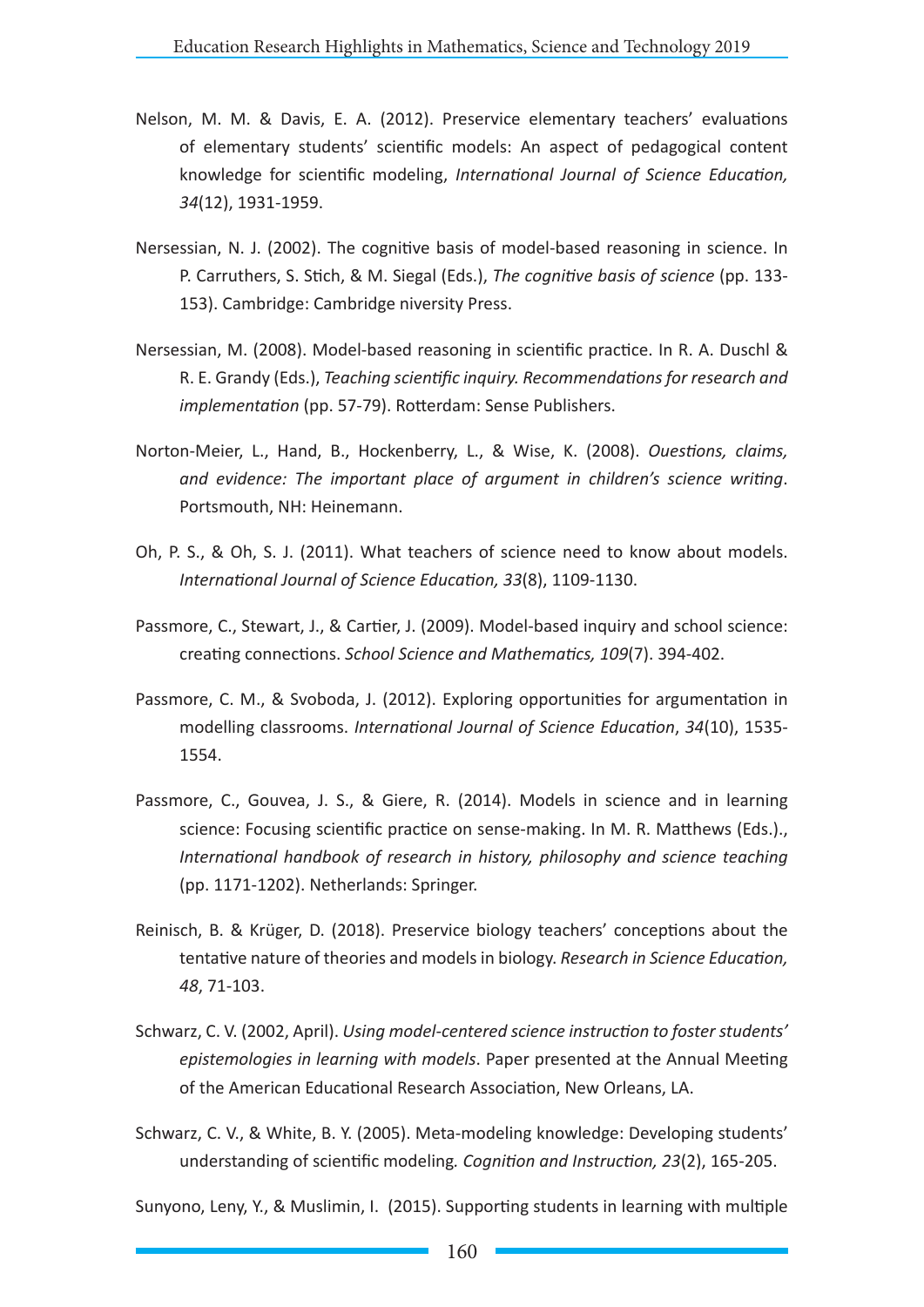representation to improve student mental models on atomic structure concepts. *Science Education International, 26*(2), 104-125.

- Tasquier, G., Levrini, O., & Dillon, J. (2016). Exploring students' epistemological knowledge of models and modelling in science: results from a teaching/learning experience on climate change. *International Journal of Science Education, 38*(4), 539-563.
- Thomson, N., & Stewart, J. (2003). Genetics inquiry: strategies and knowledge geneticists use in solving transmission genetics problems. *Science Education, 87*(1), 161-180.
- Tregidgo, D., & Ratcliffe, M. (2000). The use of modeling for improving pupils' learning about cells. *School Science Review, 81*, 53-59.
- Ministry of Education (MoNE) (2018). Turkish Elementary Science Curriculum. Ankara: Education Board of Education. . [Online: http://mufredat.meb.gov.tr/Dosyalar], Date of access: 25.09.2018.
- Ünal, G. & Ergin, Ö. (2006). Science education and models. *Millî Eğitim Dergisi (Journal of National Education), 171*, 188-196.
- Weber, N., Duncan, D., Dyehouse, M., Strobel, J., & Diefes-Dux, H.A. (2011). The development of a systematic coding system for elemetary students' drawings of engineers. *Journal of Pre-College Engineering Education Research (J- PEER), 1*(1), 48-62.
- White, B. Y. (1993). ThinkerTools: Causal models, conceptual change, and science education. *Cognition and Instruction, 10*(1), 1-100.
- Windschitl, M., Thompson, J., & Braaten, M. (2008). Beyond the scientific method: Model‐based inquiry as a new paradigm of preference for school science investigations. *Science Education*, *92*(5), 941-967.
- Yang, H. T., & Wang, K. H. (2014). A teaching model for scaffolding 4th grade students' scientific explanation writing. *Research in Science Education, 44*, 531-548.
- Yarker, Morgan Brown. (2013). *Teacher challenges, perceptions, and use of science models in middle school classrooms about climate, weather, and energy concepts*  (Doctoral thesis). University of Iowa.
- Yenilmez Türkoglu, A. & Öztekin, C. (2016) Science teacher candidates' perceptions about roles and nature of scientific models. *Research in Science & Technological Education, 34*(2), 219-236.